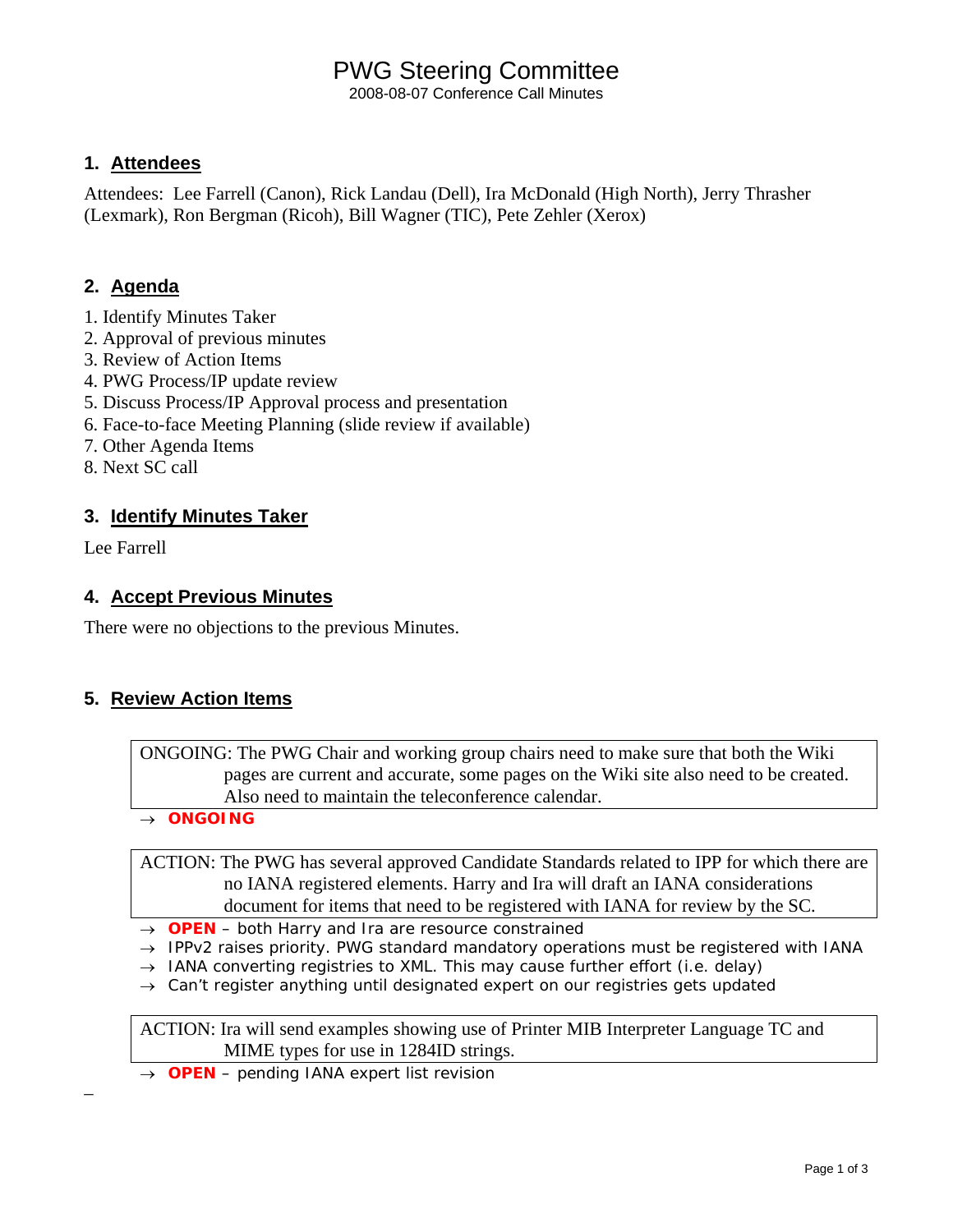### PWG Steering Committee

2008-08-07 Conference Call Minutes

ACTION: Harry will forward the prtChannelType proposal to IANA. (Pending IANA expert list revision.)

→ *OPEN – pending IANA expert list revision*

ACTION: Jerry will contact the ISTO about ordering of disk drives after getting documented signoff from the other officers.

→ *OPEN – Jerry is timing his request with arrival of a stable sysAdmin.* 

ACTION: Jerry will re-announce the final Imaging State and Counter MIB v2 Candidate Standard. (Changed location on ftp site. Link needs to be corrected to refer to the candidates directory)

→ *OPEN* 

ACTION: Jerry to re-ping IANA Apps director regarding experts list

→ *CLOSED – contact with IETF has been made. This will be addressed soon, according to the Applications Area Director.* 

ACTION: Jerry will ask ISTO for a copy of current Participation Agreement document with ISTO

→ *OPEN – the ISTO is having trouble locating a copy.*

ACTION: Jerry will contact Microsoft to request clarification on the use restrictions of the WS-Scan contribution to the PWG. Encourage Microsoft to remove the boilerplate restrictions in the specification they forward to the PWG.

→ *OPEN – request made, but no response from Microsoft yet.*

#### **6. Process/IP Approval process and presentation**

Jerry reviewed the Definition of the Standards Development Process v3.0 document and identified the latest modifications.

There were no objections to the updates.

#### **7. PWG Process/IP update review**

Jerry also reviewed the Policy on Intellectual Property and Confidentiality document draft. There were comments raised about the definition of "Contribution" – and the perceived concerns of unlimited usage of utterances made during a meeting and/or teleconference.

It was suggested that a Contribution should additionally be qualified with the phrase, "… and not expressly identified as confidential …" – or something similar.